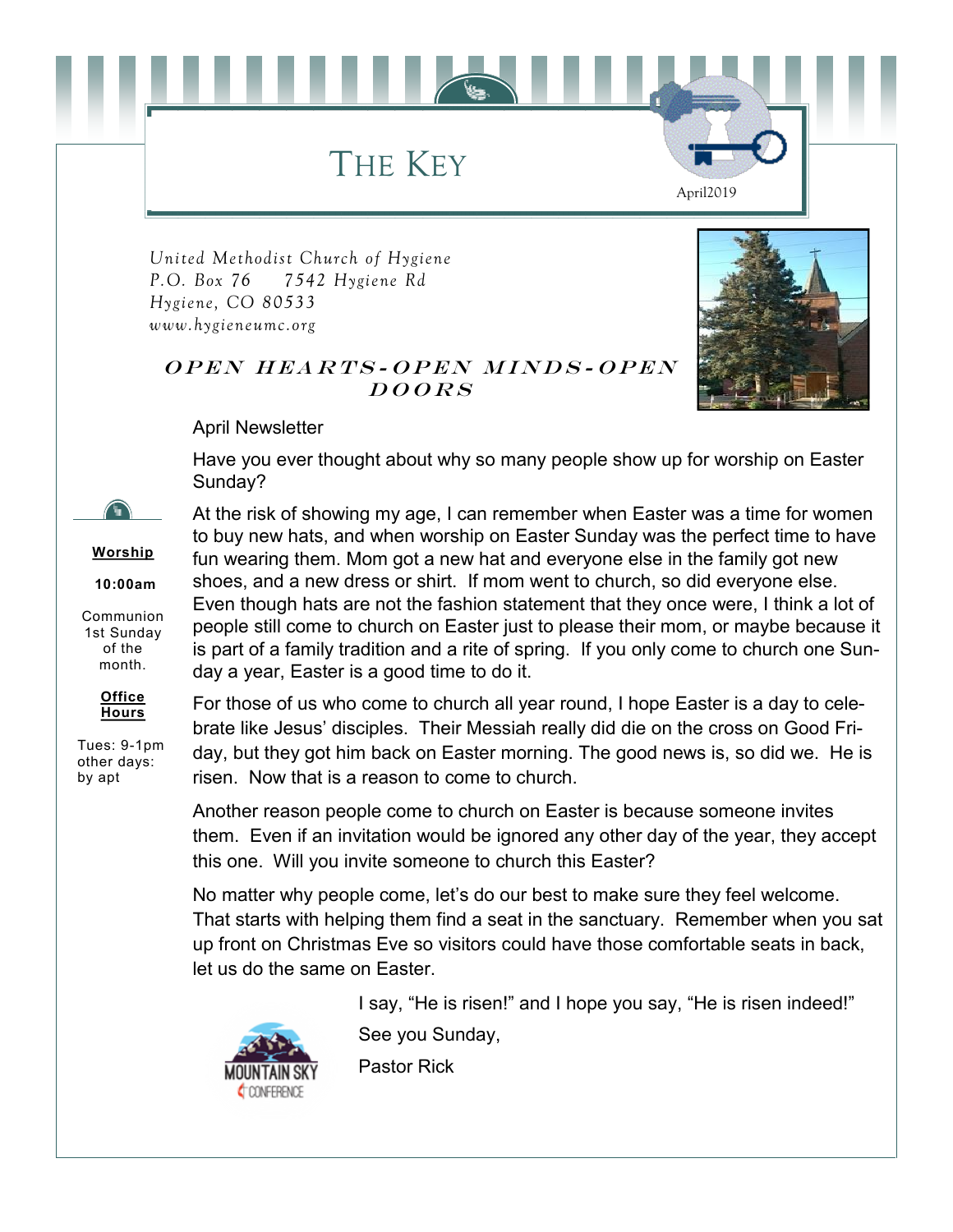# **Church Organization**

### Ad Board:

Everyone! Vicky Andrew-**Chair** 

Missions: Janis Johnson Debbie Puzo Andy Ernst

Leroy Andrew

Andy Ernst-Chair

Trustees:

Jerry Burneson

Sarah Young Dave Puzo

Jim Young

- Janis Johnson
- SPR:
- Jim Young-Chair
- Andy Ernst
- Dave Puzo

Don Warsavage

Vicky Andrew

Terri Goon

Pastor Stewart

## Finance:

Terri Goon-Chair Barbara Burneson Andy Ernst Debbie Puzo Sandy Long Alice Johnstone

Memorials: Vicky Andrew Sandy Long Janis Johnson

Worship Sarah Young Choir

**Communication** Terri Goon Sarah Young Logan Sacoman Andy Ernst

# **From your Lay Leader**

As winter slips into the history books and the season of spring is upon us once again I look forward to Holy week and Easter Sunday.

I have noticed that flowers that were asleep under the snow beginning to poke up in the flower beds. Truly God's world is amazing as we may plant the seed but it is God's hand that brings that seed to grow and become a thing of beauty.

God's world is always changing. We have been given a task of taking care of this blue marble that we call Earth. Some times we don't do a very good job and fail in our task.

I watched a National Geographic thing on TV the other night. It was about all the plastic that finds its way into the ocean and of the animals that ingest the plastic. Some die because of it.

I try to be aware of my place in God's beautiful creation and try to use and reuse every thing and not contribute to the problem. I take my own bags to the store and try not to use throw away coffee cups, but still I find myself bending the rules as I forgot to adhere to being true to my trying to do no harm to God's creation.

I hope all of us keep trying to not be part of the problem and part of the solution. Any way I hope all can enjoy this beautiful world we are part of. Peace to all who read these words.



Andy Ernst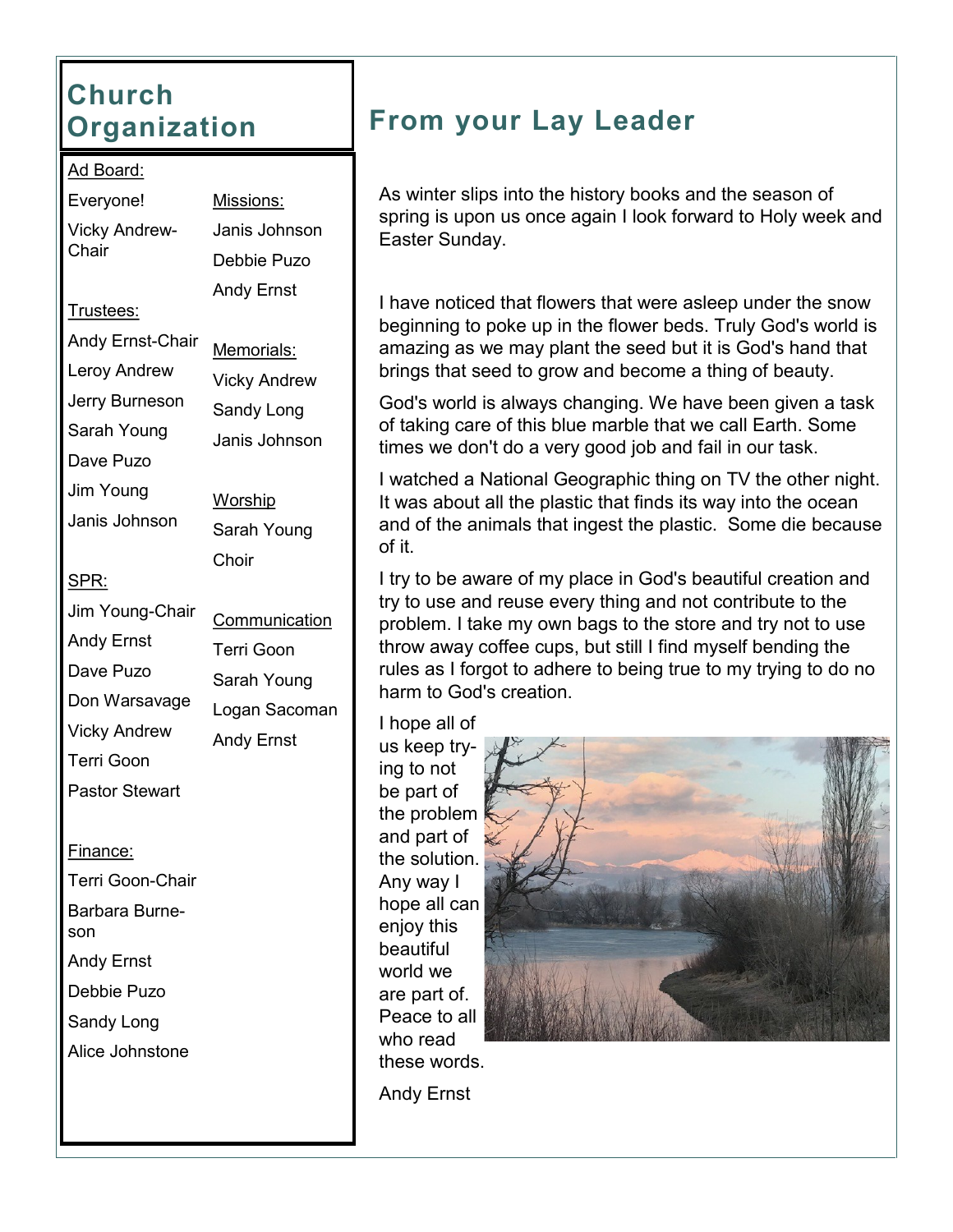# **Prayers** Prayers **Prayers**



If you have not heard, Bill Musselman had a fall and done !!a lot of damage to his knee and femure. I ask for healing of his leg and keeping him in our thoughts and prayers. Bill keep up the spirit and hope all turns out ok!!!

Prayers for Cathy Cloyes as she grieves the unexpected death of her brother.

You are invited to participate in a churchwide Lenten Study, based upon material entitled "Made for a Miracle," by Mike Slaughter. It has started already, but it's a short read and you are absolutely welcome to join now!

Or skip the book and join us in anyway. (isn't that pretty normal for book clubs!)

The Lenten Study will be held in the Fellowship Hall on Wednesdays at 6:30: April 3,10, 17. Dessert will be served.



Thanks to Keith Rocket for all the snow removal the past month.



Thanks to Leroy Andrew for coordinating the tree re-

moval at the church and the septic pumping at the parsonage. T

hanks to Sara and Jim Young for filling in where needed during worship.

Thank you to so many people who helped at St. Patrick's dinner. I am so proud of the involvement of church members when needs arrive, we get it done.

Truly our church is God's church ,we are his hands and feet. Thanks and blessings this day and in the days to come. God truly works thru each of us! Andy, lay leader

Thank you for the inspirational Lenten Study this year.

Thank you to Andy who is always an inspiration to me with

Missus and the group are back in our higeen home. Our vacation was ok but we got caught in that wind and that blizzard that chilled us to our very toes. We made it all the way to niwat colorado.

It is a long way for us nice to travel. I tried to flag down the train but I guess the driver didn't see me so we walked all the way and caught a lift from a snow plow bean. Anyway the misus and kids and me are glad to be back. We missed the Irish dinner. I understand it went well. Now the higeen beans probably will be busy getting our church ready for the warm weather.



The flowers are already breaking thru the earth. And the air is very present to a mouse nose. It is good to be back in our comfortable home under the rose bush. now going to take a long nap. God bless all those human beans for taking care of God's red brick church.